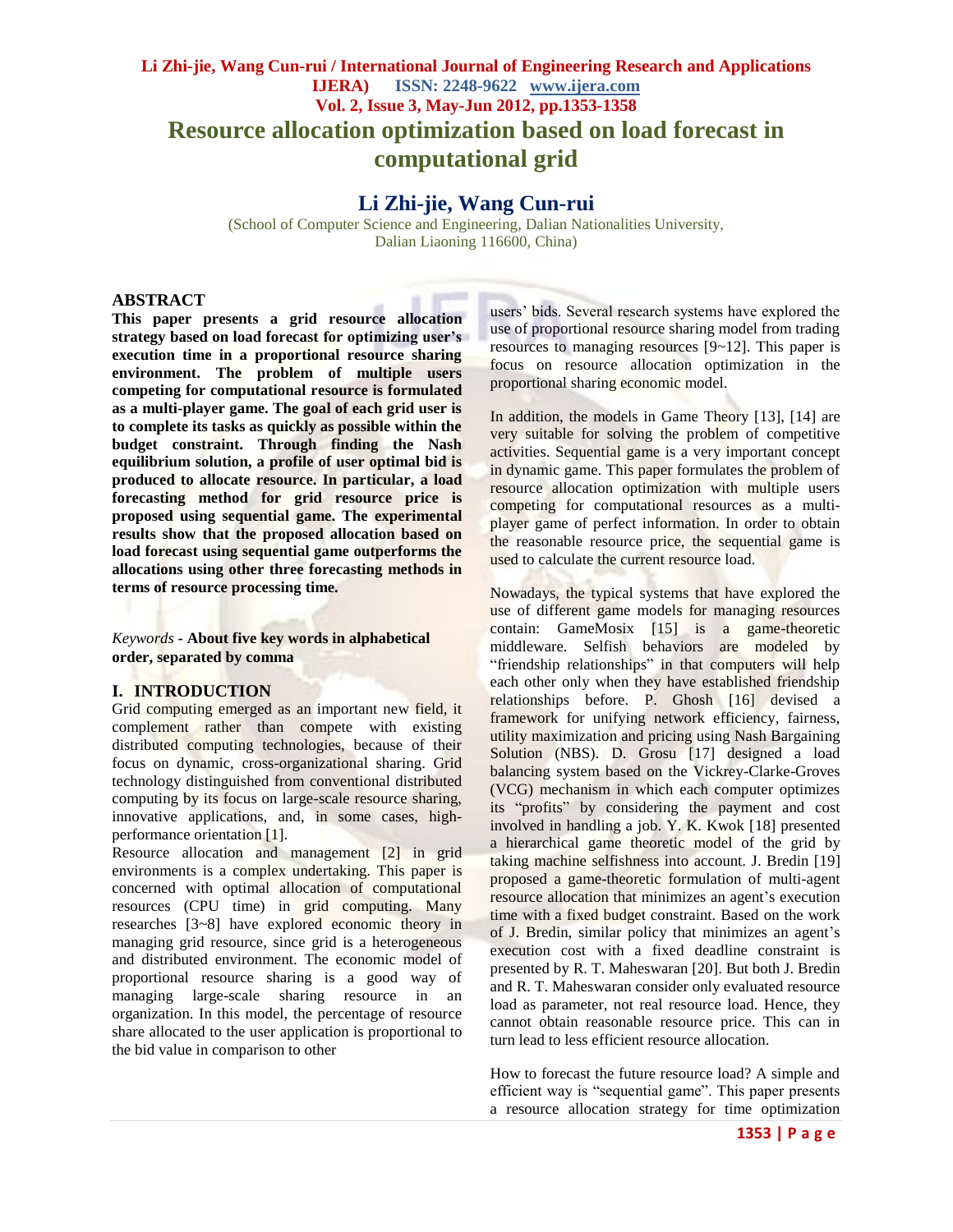(4)

(5)

using sequential game. This strategy makes grid users play second game using the real resource load from first game to form the final resource price and the optimal bid of each user.

#### **II. GRID RESOURCE ALLOCATION MODEL**

The system model follows that presented in [19]. There are *N* grid users competing for a computing resource with fixed finite capacity. These grid users are given a job of completing a sequence of tasks of different types by purchasing resource from grid resource. The resource is allocated using the proportional resource sharing mechanism, where the partitions depend on the relative bids sent by the grid users. Because the resource availability time is set to zero, the completion time for a task is equal to *ETC* (expected time to compute) of the task. One criterion used to optimize performance is the sum of *ETC* of all tasks in a job. The sum of *ETC*,  $\sum_{i=1}^{K}$  $\int_{i=1}^{K} ETC_i$ , is the job execution time. It is assumed that there are K types of resources and that each grid user only needs to complete a task of a particular type at most once. The grid user's job is a sequence  $\{q_k^i\}_{k=1}^K$ , where  $q_k^i$  is the size of the *k*th type of task for the *i*th grid user. Let  $c_k^i$  be the capacity of the grid resource chosen by the *i*th grid user to complete its task of type k. The *i*th grid user receives resource proportional to its bid relative to the sum of all bids,

$$
r_k^i = c_k^i \left( \frac{b_k^i}{B_k^i} \right) = c_k^i \left( \frac{b_k^i}{b_k^i + B_k^{-i}} \right) \tag{1}
$$

where  $b_k^i$  is the amount per second that the *i*th grid user bids for resource, the grid resource receives bids totaling  $B_k$  from the set of grid user,  $A_k$ , and  $\sum_{k}^{-i} = \sum_{j \in A_k, j \neq i}$  $B_k^{-i} = \sum_{j \in A_k, j \neq i} b_k^j$ . The grid users are assumed to have perfect knowledge (i.e.  $B_k^{-i}$  is known) about the states of prices of various resources. Since  $b_k^i$  is independent from  $B_k^{-i}$ ,  $(B_k^{-i} + b_k^i)$  is substituted for  $B_k$ . Then, the time taken by the *i*th grid user to complete its task of type *k* is

$$
t_k^i = \frac{q_k^i}{r_k^i} = \frac{q_k^i (b_k^i + B_k^{-i})}{c_k^i b_k^i}
$$
  
(2)

and the expense to the grid user is

$$
e_k^i = t_k^i \cdot b_k^i = \frac{q_k^i (b_k^i + B_k^{-i})}{c_k^i}
$$

## **III. OPTIMAL PROBLEM FOR RESOURCE ALLOCATION**

In this section, the *i* superscript is dropped in all variables except  $B_k^{-i}$ . The time optimization problem of grid user is to complete its job as quickly as possible with a finite budget,  $E_i$ . The optimization problem can be described below:

$$
\min \sum_{k=1}^{K} \mathbf{t}_{k}^{i} , \qquad s.t. \sum_{k=1}^{K} \mathbf{e}_{k}^{i} \leq E_{i}
$$
\n
$$
(4)
$$

Problem (4) can be solved using Lagrange methods, and the Lagrange is

$$
L = \sum_{k=1}^{K} t_k + \lambda (\sum_{k=1}^{K} e_k - E_i)
$$
\n(5)

Substituting for  $t_k$  and  $e_k$  into equation (5) and taking partial derivatives with respect to *bk* , there is

$$
\frac{\partial L}{\partial b_k} = -\frac{q_k B_k^{-i}}{c_k (b_k)^2} + \lambda \frac{q_k}{c_k} = 0 \Longrightarrow \lambda = \frac{B_k^{-i}}{(b_k)^2}
$$
\n(6)

Note that  $B_k^{-i} > 0$  implies  $\lambda > 0$  for all jobs. Thus there exists the following relationship between any two bids, *j* and *k*:

$$
b_k = b_j \sqrt{B_k^{-i} / B_j^{-i}}
$$

(7)

(8)

Incorporating the constraint, there is

$$
\frac{\partial L}{\partial \lambda} = \sum_{k=1}^{K} \frac{q_k (b_k + B_k^{-i})}{c_k} - E_i = 0
$$

Substituting for  ${b_k}_{k=2}^K$  in terms of  $b_1$  using the relationship in equation (6), there is

$$
\frac{q_k}{c_k}(b_k + B_1^{-i}) + \sum_{k \neq 1} \frac{q_k}{c_k} \sqrt{\frac{B_k^{-i}}{B_1^{-i}}} b_1 + \sum_{k \neq 1} \frac{q_k}{c_k} B_k^{-i} - E_i = 0
$$
\n(9)

Introducing the following variables,

$$
\alpha_1^i = E_i - \sum_{k \neq 1} \frac{q_k^i}{c_k^i} B_k^{-i} , \quad \beta_1^i = \frac{q_1^i}{c_1^i} , \quad \gamma_1^i = \sum_{k \neq 1} \frac{q_k^i}{c_k^i} \sqrt{B_k^{-i}}
$$

(3)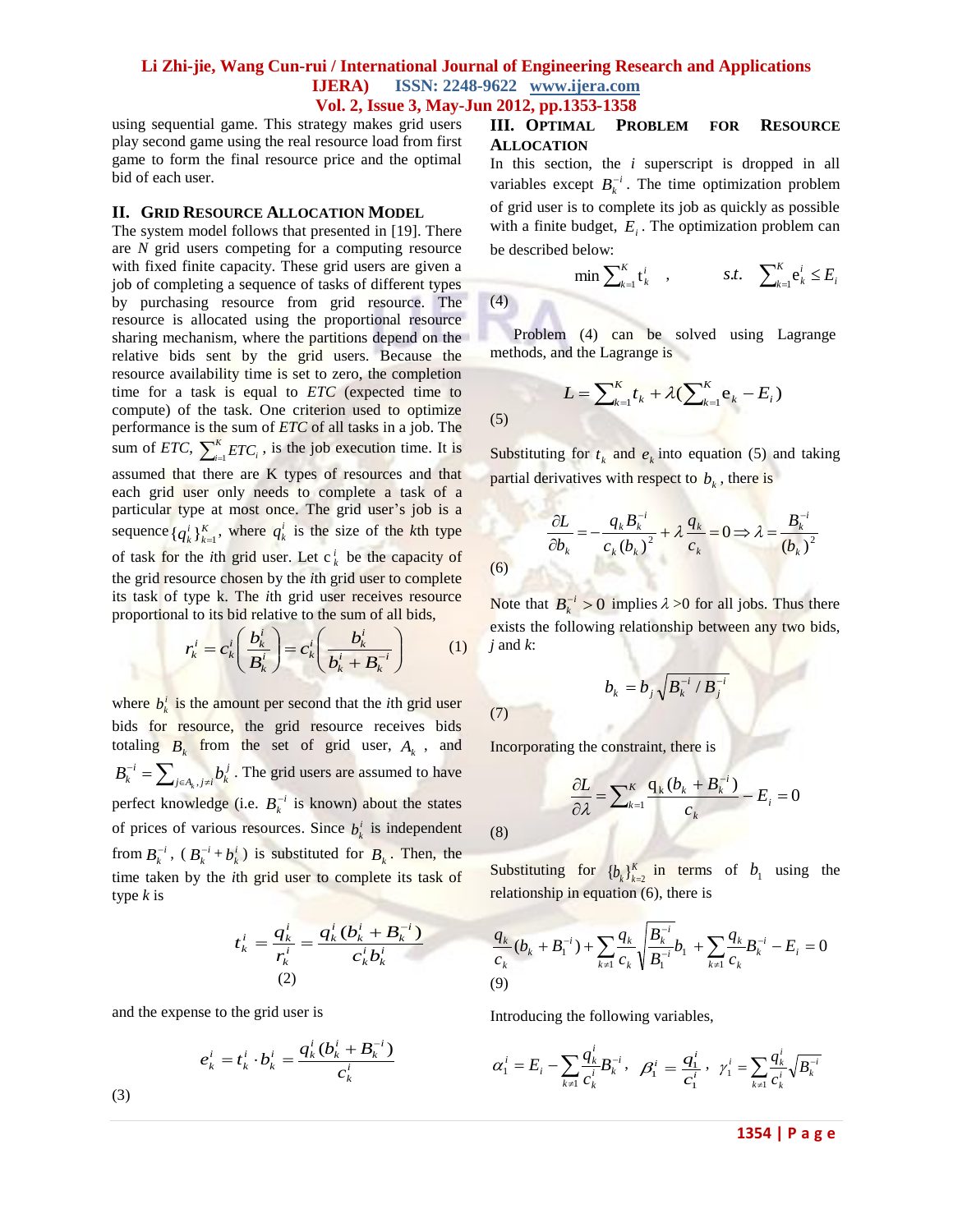of them

Solving Equation (9) for  $b_1^i$ , there is

$$
b_1^i = \frac{\alpha_1^i - \beta_1^i B_1^{-i}}{\beta_1^i + \frac{\gamma_1^i}{\sqrt{B_1^{-i}}}}
$$

(10)

Equation (10) can be expressed as:

$$
b_1^i = \frac{(\alpha_1^i - \beta_1^i B_1)^2}{2\gamma^2} (-1 + \sqrt{1 + \frac{4\gamma^2 B_1}{(\alpha_1^i - \beta_1^i B_1)^2}})
$$
\n(11)

where  $B_1 \in (0, \frac{\mu_1}{\sigma^2})$ 1  $t_1 \in (0, \frac{\mu_1}{\rho^i})$ *i B*  $\beta_1$  $\epsilon \in (0, \frac{\alpha_1}{\alpha_1})$  and  $b_1^i = 0$  otherwise. The  $b_1^i$ 

expressed in Equation (11) is the optimal bid for the first task or current task of the *i*th grid user given the demand of the resources for the tasks in its job.

## **IV. FIGURES AND TABLES LOAD FORECAST BASED ALLOCATION OPTIMIZATION**

This section describes how the sequential game can be used to forecast the future resource load. The game result is a Nash equilibrium. Intuitively, Nash equilibrium is a kind of "stalemate" in which no one is interested in changing, given no change of others. It distinguishes from general equilibrium theory by its focus on equilibrium analysis between not only consumer and supplier, but also consumer and consumer. Obviously, Nash equilibrium matches well with real-life.

Inherent in the settings what to be considered is the competition among grid users attempting to gain access to limited computational resources. With the bid-based proportional resource sharing mechanism, the performance of each grid user is affected by the actions of all other grid users. The autonomy of grid users creates an environment where each grid user is acting to better its own utility. In this context, utility  $u_i$  is defined as the reciprocal of job execution time. The attempt to find an operating point calls for Nash equilibrium. A Nash equilibrium solution is a set of bids where no grid user can gain advantage by unilaterally changing its bid, i.e.

$$
(b^i)^* = \arg \max_{b^i} u_i(b^i; B^i)
$$
  $i = 1, 2, ..., n$ 

A sequential game consists of many stage games. This paper focuses on the sequential game with two stage games. The second game takes the result of the first game as condition, so an equilibrium different from the first game is produced. Let *G* be a stage game, *G(1)* be

first game,  $G(n)$  be *n*th game,  $B^{G(1)}$  be the resource price produced by first game,  $B^{G(n)}$  be the resource price produced by second game.

First the evaluated resource price load *B* is used in time optimization allocation for the first game, solve the equation:  $B = \sum_{i=1}^{N} A_i$  $B = \sum_{i=1}^{N} b_i(B)$ , i.e.

$$
B = \sum_{i=1}^{N} \left( \frac{(\alpha^{i} - \beta^{i} B)^{2}}{2 {\gamma^{i}}^{2}} (-1 + \sqrt{1 + \frac{4 {\gamma^{i}}^{2} B}{(\alpha^{i} - \beta^{i} B)^{2}}}) \right)
$$
\n(12)

Then, substitute the real resource price load  $B^{G(1)}$  obtained from the first game for the *B* in equation (12), solve equation:  $B^{G(1)} = \sum_{i=1}^{N} A^{G(i)}$ *i*  $B^{G(1)} = \sum_{i=1}^{N} b_i (B^G)$  $^{(1)} = \sum_{i=1}^{N} b_i(B^{(1)})$ , i.e.

$$
B^{G(1)} = \sum_{i=1}^{N} \left(\frac{(\alpha^{i} - \beta^{i} B^{G(1)})^{2}}{2 {\gamma^{i}}^{2}} (-1 + \sqrt{1 + \frac{4 {\gamma^{i}}^{2} B^{G(1)}}{(\alpha^{i} - \beta^{i} B^{G(1)})^{2}}})\right) (1)
$$

From equation (13), we get the second resource price  $B^{G(2)}$  of second game based on the real current resource load. Repeat this process, we will get the *(n-1*)th resource price  $B^{G(n-1)}$ . Using equation (14), the final user bid can be calculated. At the resource, we would like to generate a set of bids that form a Nash equilibrium with respect to the strategies of the N grid users:

$$
\left\{ b^{i} = \max \left\{ 0, \frac{(\alpha^{i} - \beta^{i} B^{G(n-1)})^{2}}{2{\gamma^{i}}^{2}} \left( -1 + \sqrt{1 + \frac{4{\gamma^{i}}^{2} B^{G(n-1)}}{(\alpha^{i} - \beta^{i} B^{G(n-1)})^{2}}} \right) \right\} \right\}_{i=1}^{N}
$$
\n(14)

#### **V. ALLOCATION ALGORITHM OF LOAD FORECAST-BASED ALLOCATION**

(1)Grid resources register themselves with Grid Information Service (GIS). This resource registration process is similar to GRIS (Grid Resource Information Server) registering with GIIS (Grid Index Information Server) in Globus system.

(2)Grid user query GIS for resource discovery. The GIS returns a list of registered resources and their contact details. Grid user sends events to grid resource with request for resource configuration and properties. These grid resources respond with dynamic information such as resources capability, zone, availability, load, and other configuration parameters.

(3)Grid users submit bidding functions containing three coefficients  $(\alpha, \beta, \gamma)$  according to the dynamic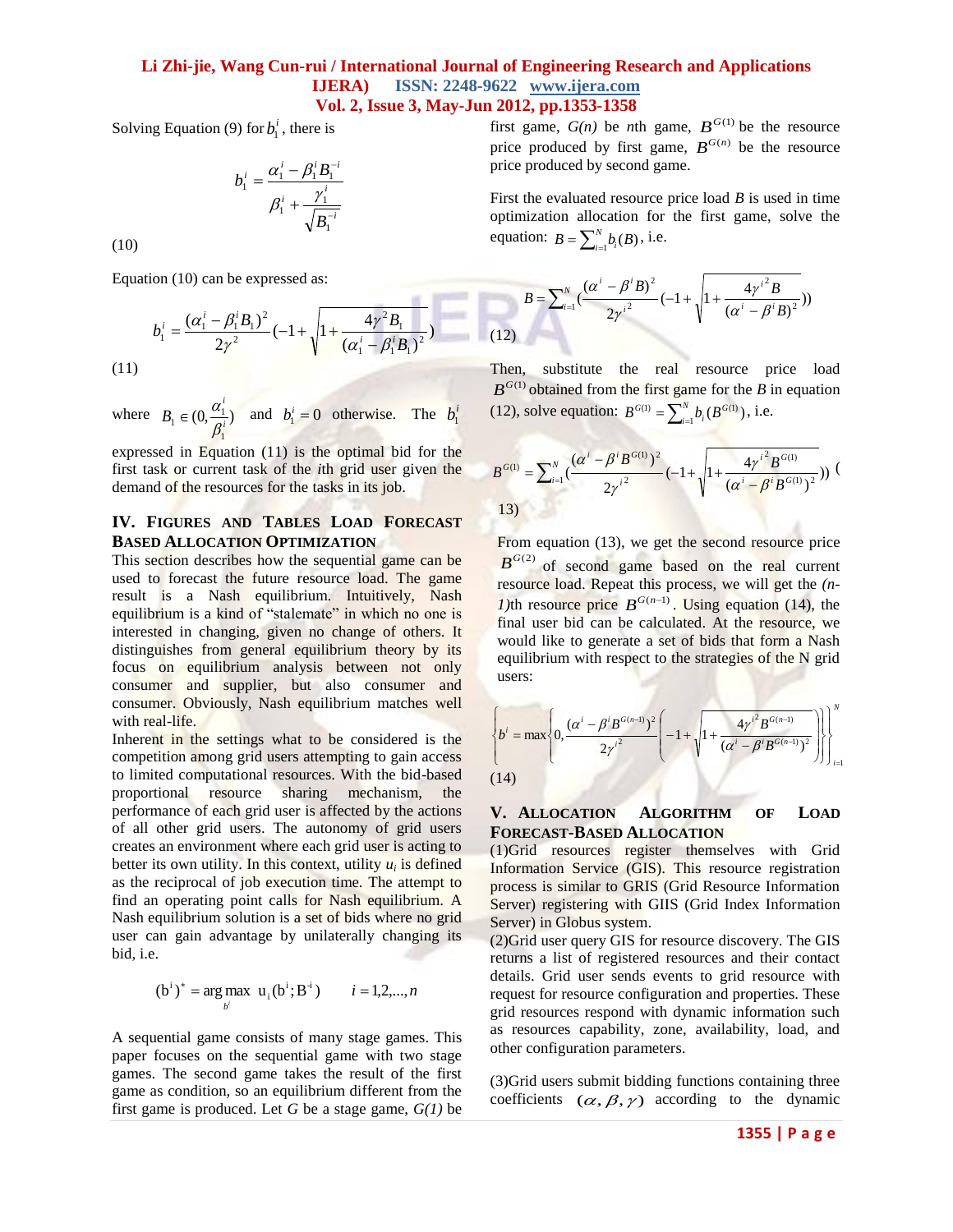information of the desired grid resource. Grid resource form the current resource price by using a bisection search to find the bidding point  $B = \sum_{i=1}^{K} A_i$  $B = \sum_{i=1}^{K} b^{i}(B)$  and send

back it to grid users.

(4)Grid users submit bidding functions again according to the resource current load  $B^{G(i)}$ . Grid resource forms the resource price  $B^{G(i+1)}$  and sends back a feedback pair  $(B^{G(i+1)}, b_i / B^{G(i+1)})$  to grid user,

(5) If convergent condition is satisfied, then the algorithm ends and output the final resource price  $B^{G(i+1)}$ , which denotes the congestion for that current time slot and the resource rate received. Otherwise, go to step (4).

#### **VI. EXPERIMENTS AND RESULTS**

The main aim of the experiment is to demonstrate the effectiveness of load forecast-based allocation strategy whose performance needs to be evaluated under different scenarios such as varying the number of users with different requirements. It is hard to perform performance evaluation involving multiple users in a repeatable and controllable manner for different scenarios due to dynamic nature of grid environment. Therefore, this work simulates a grid environment based on a Java-based discrete-event grid simulation toolkit called GridSim. The toolkit provides facilities for modeling and simulating grid resources and grid users with different capabilities and configuration. To simulate application scheduling in GridSim environment requires the modeling and creation of GridSim resources and applications that model tasks.

Resource modeling: first, CPUs (also called Processing Elements (PEs)) are created with different MIPS (Million Instructions Per Second) rating as SPEC-like ratings. Then, one or more PE are put together to create a machine (a single CPU node). Similarly, one or more machines are put together to create a grid resource. Thus, the resulting grid resource can be a single processor, shared memory multiprocessors (SMP), or a distributed memory cluster of computers. Grid resources are modeled and simulated as many as 5 with different characteristics such as number of PE, speed of processing, time zone, etc. These grid resources are managed by proportional sharing mechanism. The resources capability (i.e. total PE MIPS rating) is defined as a MIPS rating multiple number of PE. It varied with normal distribution from 0.5 to 1.5. For every grid resource, local workload is estimated based on typically observed load conditions, but all resources are initially no loads. The network communication speed between user and resource are defined in terms of data transfer bandwidth rate 100Mbps. However, to

simplify the experiment setups, all resources and users have the same set of network properties.

User modeling: a task is a tiny grid application that contains all information related to task execution management details such as tasks processing requirements, expressed in MIPS, disk I/O operations, the size of input files that help in computing execution time of remote resource and the size of output files. Grid users are modeled as many as 20 that are competing for resource. Each user consists of 4 tasks with variation of  $\pm$  1. Each task is heterogeneous in terms of task length and input files size. Task length is expressed in such a way that they are expected to take at least 20,000 MI (Million Instructions) with a random variation of 0 to 10% on the positive side. This 0 to 10% random variation in task length is introduced to model heterogeneous in different tasks.

To evaluate the performance of the proposed load forecast based resource allocation, we compare the load forecast using sequential game with other three common forecasting methods, such as one-step-ahead (OSA), interval mean (IM) and history mean (HM), in terms of resource processing time. The varying curves of resource processing time using four methods are given from Figure 1 to Figure 4.



**Fig. 1** Resource processing time comparison of four load prediction methods on the resource with low-mean and low-variance load

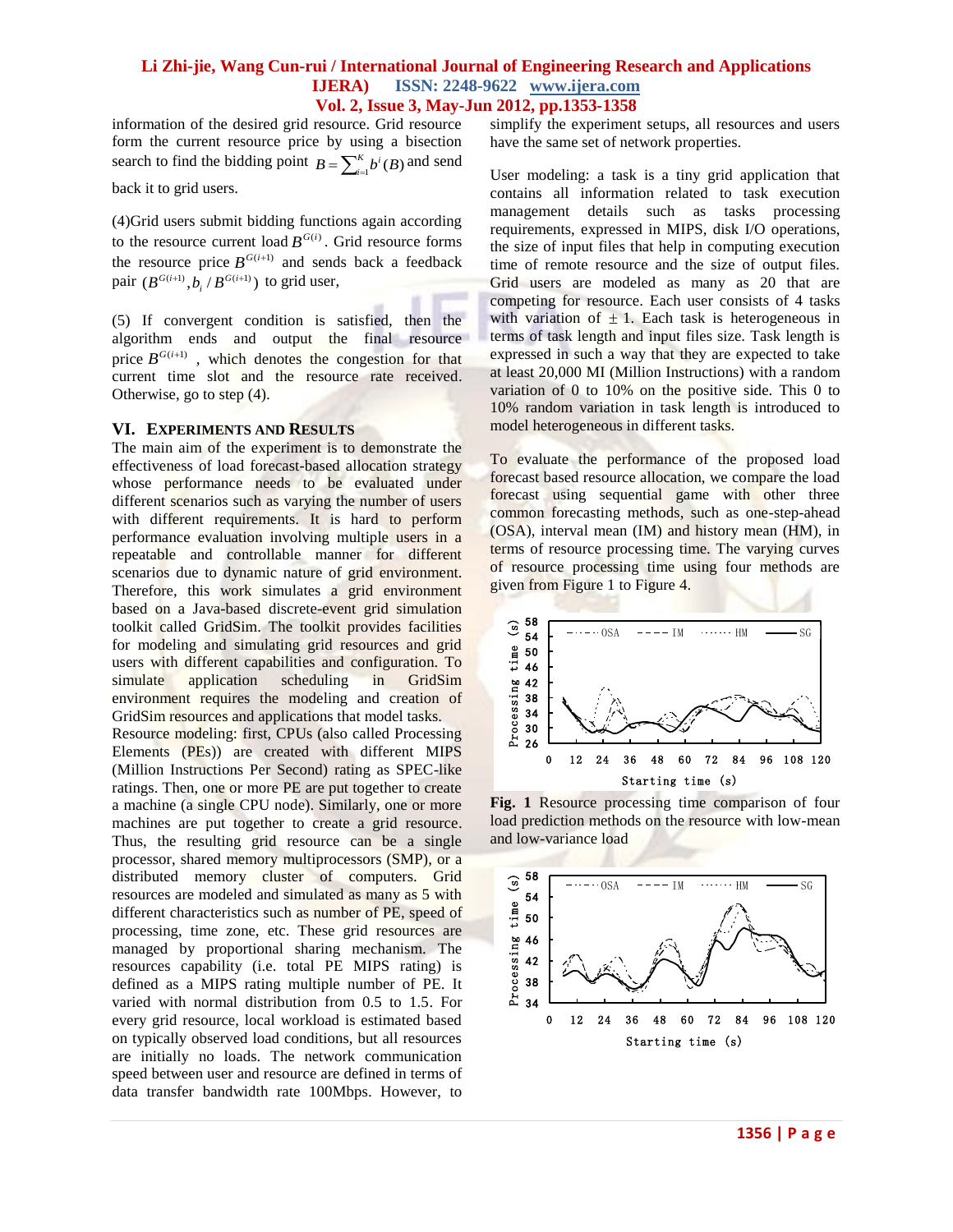**Fig. 2** Resource processing time comparison of four load prediction methods on the resource with low-mean and high-variance load



**Fig. 3** Resource processing time comparison of four load prediction methods on the resource with highmean and low-variance load



**Fig. 4** Resource processing time comparison of four load prediction methods on the resource with highmean and high-variance load

Under four kinds of load background, the resource processing time using four methods have great difference. For low-mean load, the resource processing time is relatively short; for high-mean load, the resource processing time is longer; for low-variance load, the resource processing time changes little; for high-variance load, the resource processing time changes great. The result of load forecast using sequential game is best. This is because that after continuous game, every user has much information about others, which is helpful to forecast resource load. OSA method is not very stable due to its forecast mainly aims at short-term changing, not long-term changing. IM belongs to the method of forecast using mean value; hence its effect is not good for paroxysmal load changing. HM method produces the worst result. It is because that this method contains larger time scale, therefore will be fit for long-term load forecasting.

From above performance comparisons, we can get an important conclusion: the proposed allocation based on load forecast using sequential game outperforms the allocations using other three forecasting methods in terms of resource processing time.

#### **VII. CONCLUSION**

In grid environment, resource load prediction is a crucial and difficult problem affecting resource allocation optimization due to heterogeneity and dynamic nature. In response to this issue, this paper proposes a resource allocation strategy that uses sequential game method to predict resource load for time optimization in a proportional resource sharing environment. The problem of multiple users bidding to compete for a common computational resource is formulated as a multi-player dynamic game. The goal of each grid user is to complete its tasks as quickly as possible within the budget constraint. Through finding the Nash equilibrium solution of the multi-player dynamic game, a set of user optimal bids is produced to partition resource capacity according to proportional sharing mechanism. The experimental results show that the proposed allocation based on load forecast using sequential game outperforms the allocations using other three forecasting methods in terms of resource processing time. Hence, the load forecast based allocation as described in this work maybe a good choice to achieve resource allocation optimization in grid environment.

#### **REFERENCES**

- I. Foster, C. Kesselman, S. Tuecke, The anatomy of the Grid: Enabling scalable virtual organizations, *International Journal of High Performance computing Applications*, 2001, 15(3): 200-222.
- 2. K. Krauter, R. Buyya, M. Maheswaran, A taxonomy and survey of grid resource management system, *Softw.: Pract. Exp*. 32 (2) (2002) 135-164.
- 3. K. Subramoniam, M. Maheswaran, M. Toulouse, Towards a micro economic model for resource allocation in grid computing systems, *Proceedings of the 2002 IEEE Canadian Conf. on Electrical & Computer Engineering*, Manitoba, Canada, June 15, 2002.
- 4. An Economic-based Resource Management Framework in the Grid context, *Proc. CCG 2005*, Cardiff, Wales, UK, May 9–12, 2005.
- 5. R. Buyya, H. Stockinger, J. Giddy, D. Abramson, Economic models for management of resources in peer-to-peer and grid computing, *Proceedings of the International Conference on Commercial Applications for High-performance Computing*, SPIE Press, 2001, pp.13-25.